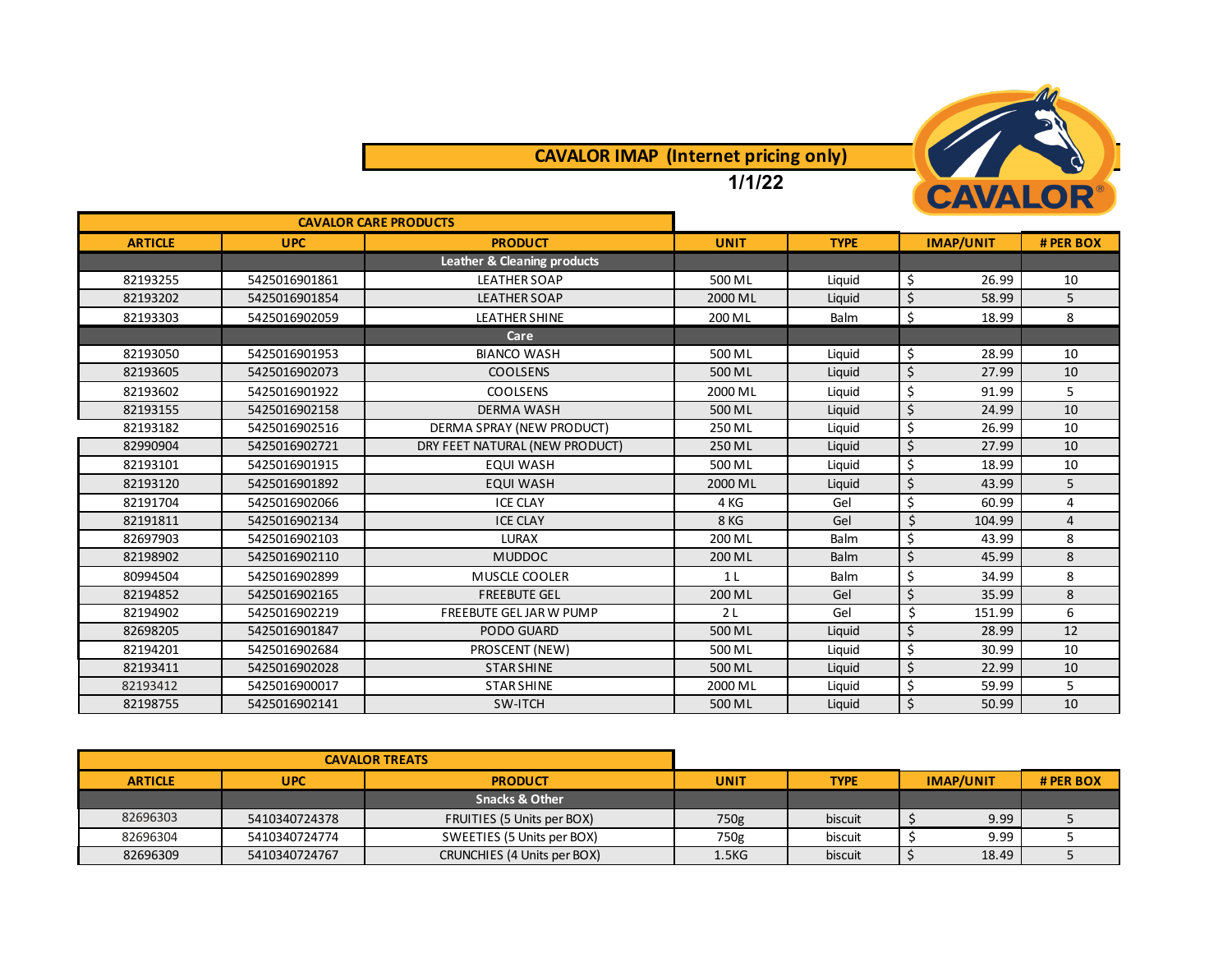|                |               | <b>CAVALOR SUPPLEMENTS</b>         |                 |                     |                                    |                 |
|----------------|---------------|------------------------------------|-----------------|---------------------|------------------------------------|-----------------|
| <b>ARTICLE</b> | <b>UPC</b>    | <b>PRODUCT</b>                     | <b>UNIT</b>     | <b>TYPE</b>         | <b>IMAP/UNIT</b>                   | # PER BOX       |
|                |               | <b>Nervousness &amp; Behavior</b>  |                 |                     |                                    |                 |
| 82191501       | 5425016900253 | CALM                               | 800 G           | Powder              | \$<br>70.99                        | 6               |
| 82191502       | 5425016902196 | <b>CALM</b>                        | 2KG             | Powder              | \$<br>146.99                       | $\overline{4}$  |
| 82197704       | 5425016901410 | SoZEN                              | 400 G           | Powder              | \$<br>91.99                        | 6               |
| 82197715       | 5425016901366 | SoZEN                              | 1.5 KG          | Powder              | $\varsigma$<br>239.99              | $\overline{4}$  |
| 82194656       | 5425016902424 | TAKE IT EASY (6 Pack)              | 6 x 60 CC       | Liquid Paste        | \$<br>21.99                        | 4               |
| 82194650       | 5425016901649 | TAKE IT EASY (BOX OF 50)           | 50 x 60 CC      | Liquid Paste        | \$<br>21.99                        | $\mathbf{1}$    |
| 82194676       | 5425016902486 | TAKE IT EASY FORTE (6 Pack) NEW    | 6 x 60 CC       | <b>Liquid Paste</b> | $\overline{\xi}$<br>27.99          | $\overline{4}$  |
| 82194675       | 5425016902479 | TAKE IT EASY FORTE (BOX OF 50) NEW | 50 x 60 CC      | Liquid Paste        | $\overline{\mathcal{S}}$<br>27.99  | $\mathbf{1}$    |
| 82697202       | 5425016901786 | <b>VENUS</b>                       | 500 ML          | Liquid              | $\overline{\mathcal{S}}$<br>117.99 | $\overline{10}$ |
| 82697201       | 5425016902189 | VENUS** (NEW SIZE)                 | 2000 ML         | Liquid              | $\zeta$<br>432.99                  | $\overline{7}$  |
|                |               | Performance, Condition & Energy    |                 |                     |                                    |                 |
| 82193806       | 5425016902462 | AN ENERGY BOOST (6 Pack)           | 6 x 60 CC       | <b>Liquid Paste</b> | \$<br>78.99                        | $\overline{4}$  |
| 82193850       | 5425016900314 | <b>ENERGY BOOST (BOX OF 50)</b>    | 50 x 60 CC      | Paste               | $\overline{\mathcal{S}}$<br>648.99 | $\mathbf{1}$    |
| 83191702       | 5425016900437 | <b>KICK UP</b>                     | 1000 ML         | Liquid              | \$<br>104.99                       | 12              |
| 82691005       | 5425016900505 | <b>NUTRI PLUS</b>                  | 5 KG            | Pellet              | \$<br>84.99                        | $\overline{4}$  |
| 82691010       |               | <b>NUTRI PLUS</b>                  | <b>10 KG</b>    | Pellet              | $\zeta$<br>162.99                  | $\overline{2}$  |
| 82992929       | 5410340723401 | VITAMINO                           | <b>12 KG</b>    | Pellet              | \$<br>61.99                        | $\overline{2}$  |
| 82992926       | 5410340725214 | <b>WHOLEGAIN</b>                   | <b>10 KG</b>    | Muesli              | \$<br>43.49                        | $\overline{2}$  |
| 82193902       | 5425016901304 | OILMEGA**                          | 2000 ML         | Liquid              | \$<br>61.99                        | $\overline{7}$  |
| 82193910       | 5425016901311 | <b>OILMEGA</b>                     | 10 <sub>L</sub> | Liquid              | \$<br>197.99                       | $\overline{4}$  |
| 82192902       | 5425016901243 | RESIST + VIT C                     | 2KG             | Powder              | $\overline{\xi}$<br>216.99         | 4               |
| 82192905       | 5425016901281 | RESIST + VITC                      | 5 KG            | Powder              | \$<br>454.99                       | $\overline{4}$  |
|                |               | <b>Hooves</b>                      |                 |                     |                                    |                 |
| 82690905       | 5425016900420 | <b>HOOF AID SPECIAL</b>            | 5 KG            | Pellet              | 116.99<br>\$                       | $\overline{4}$  |
| 82690910       | 5425016902295 | HOOF AID SPECIAL                   | <b>10 KG</b>    | Pellet              | $\overline{\mathcal{S}}$<br>219.99 | $\overline{2}$  |
| 82191201       | 5425016900413 | <b>HOOF AID</b>                    | 800 G           | Powder              | Ś.<br>50.99                        | 6               |
|                |               | <b>Joints &amp; Tendons</b>        |                 |                     |                                    |                 |
| 82193502       | 5425016900185 | ARTI MOTION (NEW NAME)             | 2KG             | Powder              | \$<br>146.99                       | $\overline{4}$  |
| 82195002       | 5425016901205 | <b>ARTI MATRIX</b>                 | 2KG             | Powder              | $\overline{\mathsf{S}}$<br>312.99  | $\overline{4}$  |
| 82195005       | 5425016900208 | <b>ARTI MATRIX</b>                 | 5 KG            | Powder              | $\overline{\xi}$<br>697.99         | $\overline{4}$  |
| 82195102       | 5425016901755 | ARTITEC**                          | 2L              | Liquid              | \$<br>192.99                       | $\overline{7}$  |
| 82194801       | 5425016900376 | <b>FREE BUTE</b>                   | 90 PILLS        | <b>Tablets</b>      | $\zeta$<br>116.99                  | $\overline{4}$  |
| 82194803       | 5425016901403 | FREEBUTE PRO (BOX OF 50)           | 50 x 60 CC      | Paste               | \$<br>865.99                       | $\mathbf{1}$    |
| 82194806       | 5425016902417 | FREEBUTE PRO (6 Pack)              | 6 x 60 CC       | Liquid Paste        | \$<br>17.99                        | $\overline{4}$  |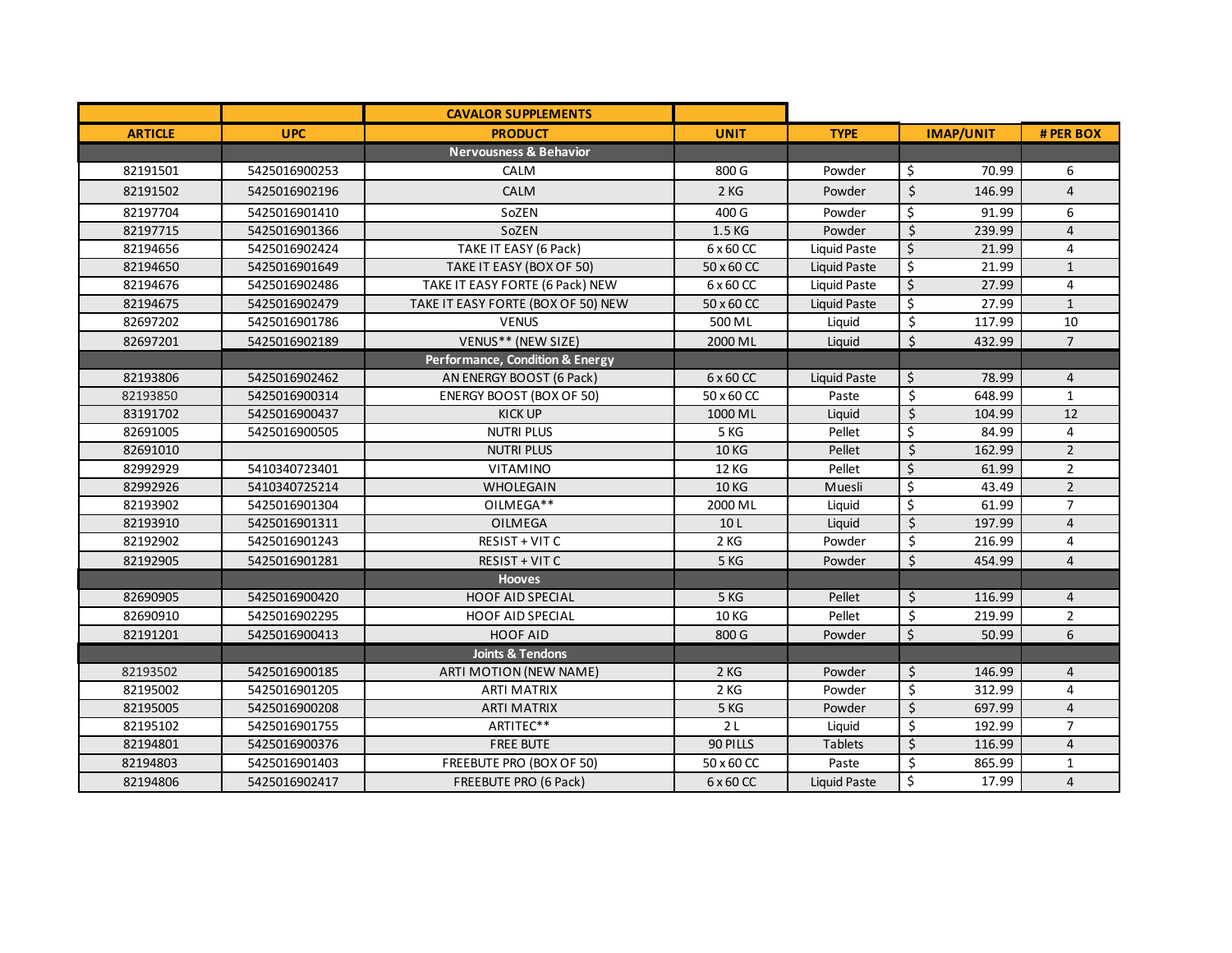|          |               | <b>Muscles</b>                              |              |              |                        |        |                |
|----------|---------------|---------------------------------------------|--------------|--------------|------------------------|--------|----------------|
| 82194702 | 5425016902554 | LACTATEC (NEW)                              | 2KG          | Powder       | \$                     | 227.99 | $\overline{4}$ |
| 82194705 | 5425016902646 | LACTATEC (NEW)                              | 5 KG         | Powder       | \$                     | 422.99 | 4              |
| 82194550 | 5425016902493 | LACTATEC (BOX OF 50) (NEW)                  | 50 x 60 CC   | Paste        | \$                     | 930.99 | $\mathbf{1}$   |
| 82194506 | 5425016902509 | LACTATEC (6 Pack) (NEW)                     | 6 x 60 CC    | Paste        | \$                     | 112.99 | 4              |
| 82195704 | 5425016901137 | <b>MUSCLE FIT</b>                           | 2KG          | Powder       | $\overline{\varsigma}$ | 192.99 | $\overline{4}$ |
| 82195705 | 5425016900475 | <b>MUSCLE FIT</b>                           | 5 KG         | Powder       | \$                     | 418.99 | 4              |
| 82195601 | 5425016902530 | <b>MUSCLE MOTION (NEW)</b>                  | 1 KG         | Powder       | $\zeta$                | 40.99  | 6              |
| 82192802 | 5425016901168 | <b>MUSCLE FORCE</b>                         | 2KG          | Powder       | \$                     | 192.99 | 4              |
| 82192805 | 5425016900499 | <b>MUSCLE FORCE</b>                         | 5 KG         | Powder       | \$                     | 418.99 | $\overline{4}$ |
|          |               | <b>Electrolytes</b>                         |              |              |                        |        |                |
| 82191305 | 5425016900307 | ELECTROLYTE BALANCE                         | 5 KG         | Powder       | \$                     | 119.99 | $\overline{4}$ |
| 82191301 | 5425016900291 | ELECTROLYTE BALANCE                         | 800 G        | Powder       | \$                     | 29.99  | 6              |
|          |               | <b>Airways &amp; Respiratory</b>            |              |              |                        |        |                |
| 88695616 | 5425016902370 | BRONCHIX PULMO (6 Pack)(NEW)                | 6 x 60 CC    | Liquid       | \$                     | 24.99  | 4              |
| 82697001 | 5425016900222 | <b>BRONCHIX LIQUID</b>                      | 1000 ML      | Liquid       | \$                     | 72.99  | 12             |
| 88695703 | 5425016900109 | <b>BRONCHIX PURE</b>                        | 1 KG         | Powder       | \$                     | 81.99  | 4              |
|          |               | <b>Internal &amp; Digestion</b>             |              |              |                        |        |                |
| 82198008 | 5425016901267 | <b>DIGEST</b>                               | 800 G        | Powder       | \$                     | 65.99  | 6              |
| 82198011 | 5425016902622 | EMERGENCY 911 (6 Pack)                      | 6 x 60 CC    | Liquid paste | \$                     | 29.99  | 4              |
| 82198016 | 5425016902578 | <b>GASTRO AID PASTE (6 Pack) (NEW NAME)</b> | 6 x 60 CC    | Liquid Paste | $\zeta$                | 14.99  | 4              |
| 82198018 | 5425016901182 | <b>GASTRO AID</b>                           | 1.8 KG       | Powder       | \$                     | 204.99 | $\overline{4}$ |
| 82697101 | 5425016901090 | <b>HEPATO LIQ</b>                           | 250 ML       | Liquid       | \$                     | 39.99  | 10             |
| 82697103 | 5425016901106 | HEPATO LIQ**                                | 2000 ML      | Liquid       | \$                     | 212.99 | $\overline{7}$ |
| 82198004 | 5425016900857 | VITAFLORA (NEW NAME)                        | 2KG          | Powder       | \$                     | 93.99  | 4              |
| 82198010 | 5425016902288 | VITAFLORA (NEW NAME)                        | <b>10 KG</b> | Powder       | \$                     | 432.99 | $\overline{2}$ |